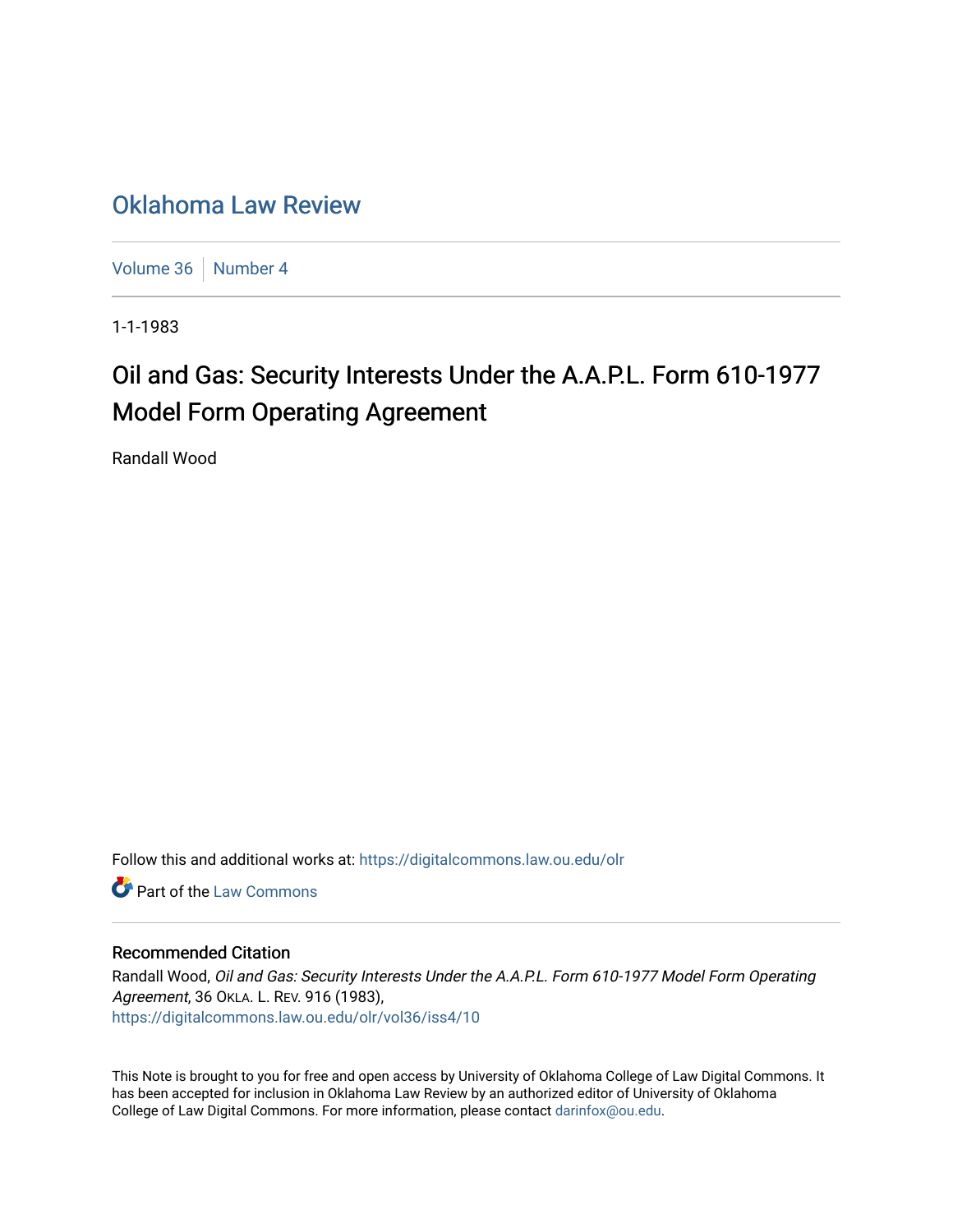(A) The third person is contributing to the support of the alimony recipient and the alimony recipient therefore does not need the amount of support previously awarded, and the court therefore should suspend all or part of the alimony obligation of the former spouse; or

(B) That the third person is receiving support from the alimony recipient and the alimony recipient therefore does not need the amount of alimony previously awarded and the court therefore should suspend all or part of the alimony obligation of the former spouse.

This subsection shall in no way be construed to create any common-law marriage obligation as to third parties.<sup>70</sup>

This statute incorporates the *Garlinger* test, but expands the presumption beyond housemates in a private conjugal relationship. The Oklahoma court has already indicated its receptiveness to such an expansion. Because the statute provides for suspension rather than termination, the payor is afforded the relief he deserves without penalizing the recipient. Most important, the classification is directly related to the purpose of the statute.

The Oklahoma legislature should adopt either the Tennessee or a like statute and repeal the present live-in lover statute immediately. Although the court unequivocally avowed in *Smith* that the object of the statute is to allow modification of support alimony and not to punish a cohabiting recipient, the result of *Roberts* was to punish the still financially dependent appellant for such conduct. Unfortunately, the court, acting in compliance with this bad statutory provision, can now punish behavior that is lawful and wholly unrelated to the purpose of alimony for support. Because the court already has shown its propensity to use this power unfairly, the legislature should take immediate action to stop this injustice.

*Lee Ann Jones*

## Oil and Gas: Security Interests Under the **A.A.P.L.** Form **610-1977** Model Form Operating Agreement

In the past twenty-five years, the **A.A.P.L.** Form **610-1977** Model Form Operating Agreement has emerged as the primary industry contract for the joint development of oil and gas properties. The Model Form Operating Agreement allows cotenants in the same mineral estate or in contiguous mineral estates to voluntarily pool their interests and to share expenses incurred in oil and gas exploration. More specifically, Form **610** provides for the designation of an operator, who shall be in charge of all production

**<sup>70.</sup> TENN. CODE ANN.** § 36-820(a)(3) (1977).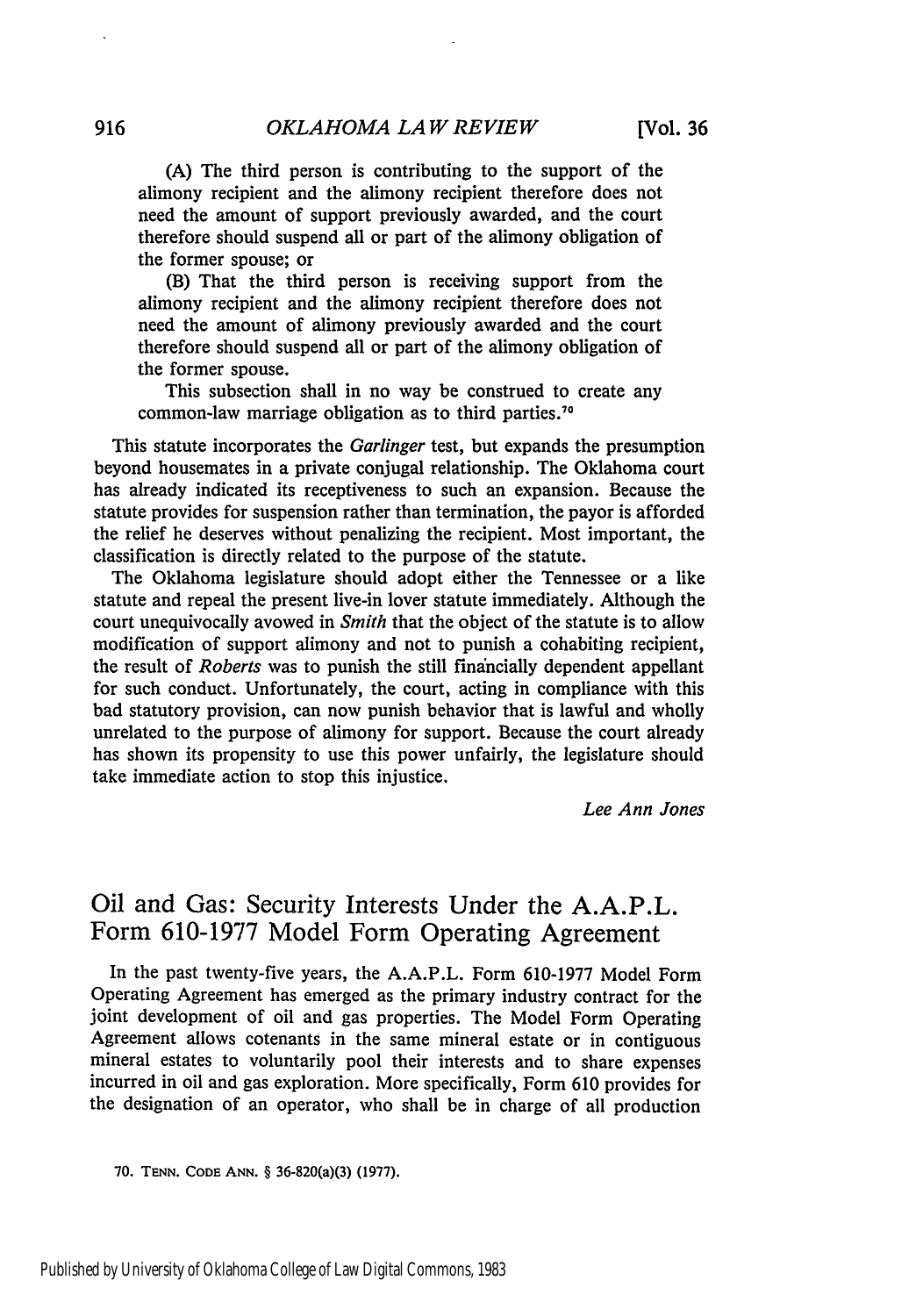**19831**

operations, and nonoperators, who shall be liable for their proportionate share of the expenses incurred by the operator.'

The operator is primarily liable for the payment of expenses incurred in the exploration and development of the mineral estate covered by the operating agreement.<sup>2</sup> By the terms of Form 610, the operator is under a contractual duty to discharge these costs promptly and then bill the nonoperators for their proportionate share of the expenses.<sup>3</sup> Unless the operator asks for advance payment, the operator must extend credit to the nonoperators and rely upon their willingness and ability to reimburse their share of expenses.<sup>4</sup>

To ensure reimbursement from the nonoperators, the operator is granted the power to collect directly from the purchaser of the oil and gas the proceeds from the sale of the nonoperators' share of oil and gas produced until the amount owed by them, plus interest, has been paid.' In addition, under article VII-B, each nonoperator grants to the operator "a lien upon the oil and gas rights in the Contract Area, and a security interest in its share of oil and/or gas when extracted **.... "'**

The purpose of this note is to examine the applicability of article 9 of the Uniform Commercial Code (Code) and the existence of other liens and security interests under the Model Form Operating Agreement.

#### *Article 9 Security Interests Under the Model Form Operating Agreement*

Before deciding whether article 9 of the Uniform Commercial Code applies to any security interests under the Model Form Operating Agreement, it must be determined that a security interest has been created between the parties. The term "security interest" is defined by the Code as "an interest in personal property or fixtures which secures payment or performance of an obligation."<sup>7</sup> This is a broad definition and appears to apply to *any* interest that a creditor may have in the personal property or fixtures of a debtor to ensure the performance of an obligation. The scope of article 9 is not so expansive. Section 9-102(1)(a) provides that article 9 shall apply "to any transaction, regardless of its form, which is intended to create a security interest in personal property or fixtures **. . ."s** Thus, article 9 security interests are limited to *consensual* security interests in personal property and fixtures.

Under article VII-B of the operating agreement, the nonoperators have granted the operator an interest for the express purpose of securing payment of their share of the expenses. Consequently, the operator's lien and security

**1. A.A.P.L.** Form 610-1977 Model Form Operating Agreement, arts. V-A, VII-A. A.A.P.L. refers to the American Association of Petroleum Landmen.

2. A.A.P.L. Form 610-1977 Model Form Operating Agreement, art. VII-C.

*<sup>3.</sup> Id.*

*<sup>4.</sup> Id.*

*<sup>5.</sup> Id.,* art. VII-B.

*<sup>6.</sup> Id.*

<sup>7. 12</sup>A OKLA. **STAT.** § 1-201(37) (1981).

**<sup>8.</sup>** 12A OKLA. **STAT.** § 9-102(l)(a) (1981).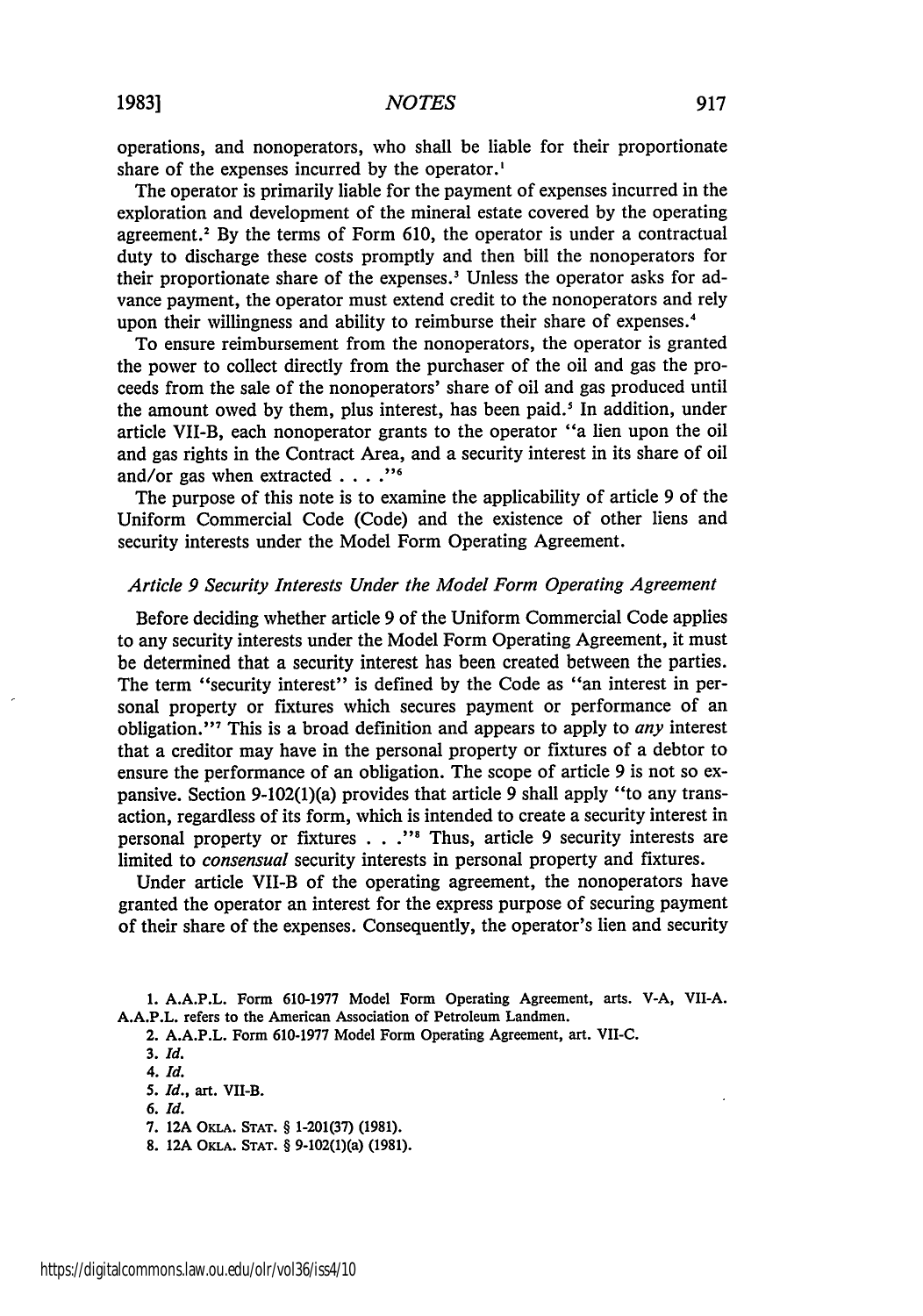interests meet the preliminary qualifications for an article 9 interest in that they are created by agreement between the parties and exist to ensure that the operator receives reimbursement for expenses made on behalf of the nonoperators' interests. Thus there are two potential security interests granted to the operator: (1) the security interest in the nonoperators' share of oil and gas "when extracted," and (2) the "lien" upon the oil and gas rights of the nonoperators.

An operator wishing to claim an article 9 security interest in the oil and gas "when extracted" also must show that it is an interest in personal property. It is commonly stated that article 9 does not apply to oil, gas, and other minerals before extraction.'0 Once extracted, however, the oil and gas become personalty and subject to the provisions of article 9."1 The operator also may rely on section 9-204, which allows the use of after-acquired property as collateral to secure the performance of the nonoperators' present obligations to the operator.<sup>12</sup>

It is not as clear, however, whether the operator can claim a security interest under the Code in the nonoperators' "oil and gas rights." Article 9 does not apply to the creation or transfer of an interest in or lien on real estate.<sup>13</sup> The ambiguity arises from the fact that a nonoperator's "oil and gas rights" usually consist of an oil and gas leasehold that is difficult to classify as either real property or personal property.

The confusion results from the Oklahoma Supreme Court's reference to an oil and gas lease as a chattel real, an incorporeal hereditament, a *profit a prendre."'* These terms are not synonymous, however. A chattel real is "personal property, an incorporeal hereditament is real property, and a profit a prendre may be either real property or personal property depending on its duration."<sup>15</sup> Subsequent cases, however, appear to be consistent in their holdings, if not in the language used.

In *Cuff v. Koslosky*,<sup>16</sup> the Supreme Court of Oklahoma stated:

The undeveloped oil and gas lease is limited to a definite fixed term of years or months, and an estate so acquired by conveyance and limited to a fixed and definite term, even though a freehold, is a chattel real. It lacks indeterminate duration, and a chattel real such as an oil and gas lease passes at death to the personal representatives and not to the heirs.<sup>17</sup>

As a chattel real, the oil and gas lease is personalty. This does not mean,

- **10. J. WHITE** & **R. SUMMERS, UNIFORM COMMERCIAL CODE 890 (2d** ed. **1980).**
- **11.** *Id.*
- 12. **12A OKLA. STAT.** § 9-204 **(1981).**
- 13. 12A OKLA. STAT. § 9-104(j) (1981).
- 14. *See* Rich v. Doneghey, **71** Okla. 204, **206-07, 177** P. **86, 89 (1918).**
- *15.* Emery, *Real Property Mineral* Interests in Oklahoma, 24 **OKLA.** L. REv. **337,** 347 **(1971).**
- **16. 165** Okla. **135, 25 P.2d 290 (1933).**
- **17.** *Id.* at **137, 25 P.2d** at **293.**

**<sup>9. 12</sup>A** OKLA. **STAT.** § **9-102 (1981).**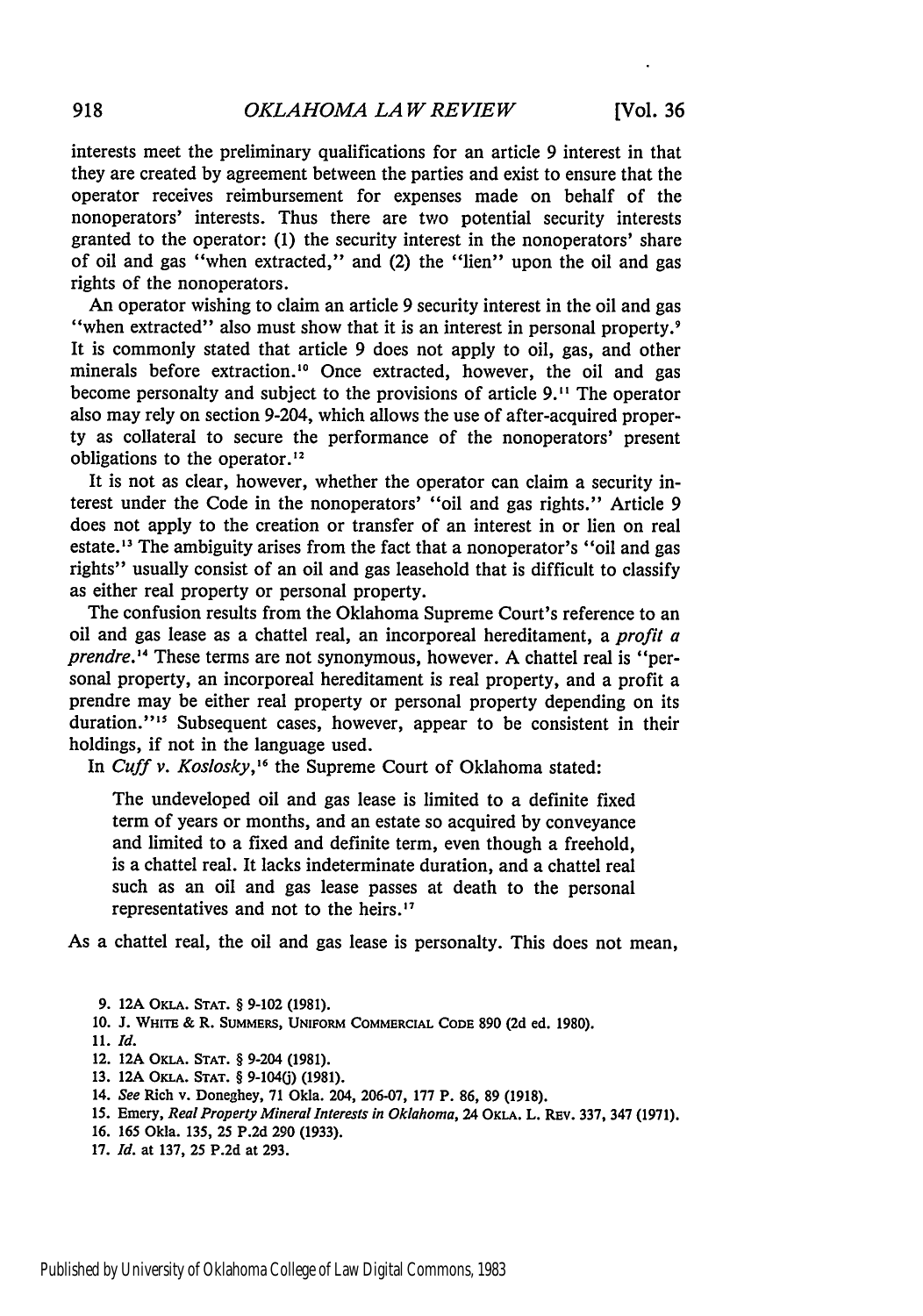**19831**

however, that it is not an estate in real property. An oil and gas lease is a chattel real, which is personalty, and at the same time it is an estate in real property.<sup>18</sup>

When faced with a statute that applies to "interests in real property," the Oklahoma courts have been consistent in holding an oil and gas lease to be within that term, but cite two seemingly contradictory holdings. For example, in *Nicholson Corp. v. Ferguson*,<sup>19</sup> the court held an oil and gas lease was a grant "of an estate in real property" within the meaning of such phrase in a statute relating to the measure of damages for breach of covenants of title. On the other hand, in *First National Bank v. Dunlap*,<sup>20</sup> the court held that a statute granting a judgment lien upon the *real* estate of the debtor did not apply to an oil and gas lease. The court focused on the statutory language placing the lien on the real estate of the debtor. Since the statute did not speak of "an interest in real estate," it did not apply to an oil and gas lease.

An examination of section 9-104, which describes transactions outside the scope of article 9, reveals that it does not apply to "the creation or transfer of *an interest in* or lien on real estate  $\ldots$  ."<sup>21</sup> The language of this section is almost identical to previous statutory language held to encompass an oil and gas leasehold.<sup>22</sup> In conclusion, the Oklahoma courts have used conflicting and confusing terminology in defining an oil and gas leasehold. Fortunately, the Oklahoma Supreme Court clearly has stated that the interest created by the oil and gas lease is an "interest in real property," $23$  and as such is excluded expressly from the scope of article 9 by section  $9-104(i)$ . However, the operator still has a valid article 9 security interest in the oil and gas "when severed."

#### *The Model Form Operating Agreement as a Security Agreement and Financing Statement*

Section 9-203 of the Code provides that security interests are not enforceable and do not attach to the collateral unless: (1) the debtor has signed a security agreement which contains a description of the collateral; (2) value

**18.** First Nat'l Bank v. Dunlap, 122 Okla. 288, 254 P. **729 (1927).** *See* Oklahoma Simplification of Land Titles Act, 16 OKLA. **STAT.** § 61(a) (1981): "An interest in real estate shall include, but not be limited to mortgage liens, interests of purchasers under contract of sales, leases, easements, oil and gas leases, and mineral and royalty interests."

- 19. 114 Okla. 16, 243 P. 195 (1925).
- 20. 122 Okla. 274, 254 P. 729 (1927).
- 21. 12A OKLA. **STAT.** § 9-104(j) (1981) (emphasis added).

22. *See, e.g.,* Nicholson Corp. v. Ferguson, 114 Okla. 16, 243 P. 195 (1925) (held an oil and gas lease is a "grant of an estate in real property" under the terms of a statute relating to the measure of damages for breach of covenants of title); Woodworth v. Franklin, 85 Okla. 27, 204 P. 452 (1922) (held an oil and gas lease to be included within the Statute of Frauds, which covered "an agreement for the leasing for a longer period than one year, or for the sale of real property, or of an interest therein . **. .** ."), *citing* 1910 Rev. Laws § 941; **1** H. **WILIAMS** & C. **MEYERS,** OIL **AND** GAS LAW § 214.2 at 167 (1981).

**23.** Cuff v. Koslosky, 165 Okla. 135, 139, 25 P.2d 290, 294 (1933).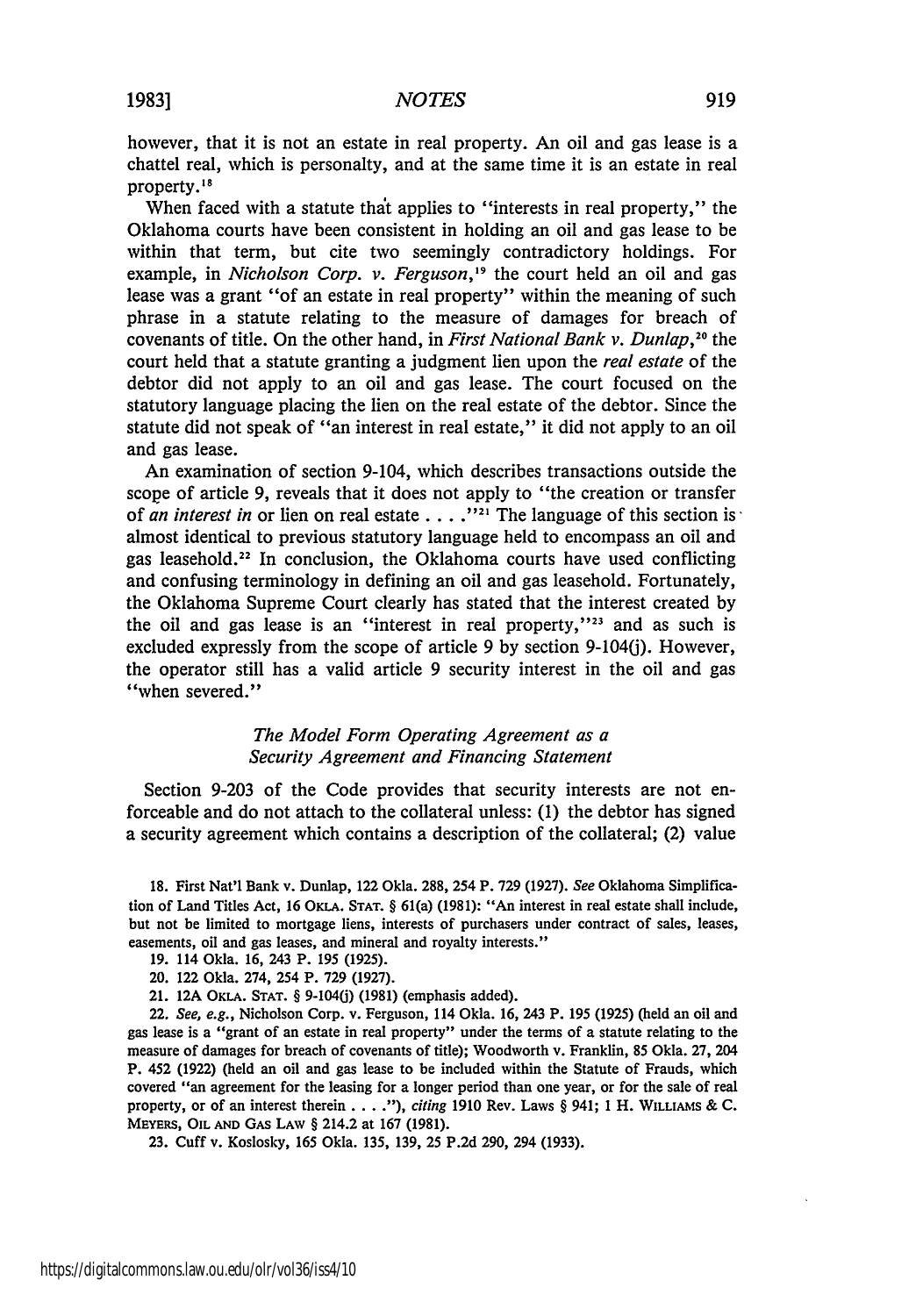has been given; and (3) the debtor has rights in the collateral.<sup>24</sup> Failure to comply with these basic requirements completely invalidates the security interest.<sup>25</sup>

Under the Model Form Operating Agreement, the operator is granted a security interest in the nonoperators' share of oil and gas "when extracted." The operator may meet the requirements of section 9-203(1) by filing a separately executed security agreement. It is contended, however, that this is not necessary as a properly executed Model Form Operating Agreement will meet all of the requirements for a valid security agreement.

Although the description of the collateral is necessary, the description is sufficient "whether or not it is specific if it reasonably identifies what is described."<sup>26</sup> Consequently, a blanket or general description often will be sufficient.<sup>27</sup> Under the operating agreement, the well site is described and the collateral clearly is described as the nonoperators' share of oil and/or gas produced from the designated well. Since creditors clearly can identify which quantities of oil or gas are being placed as collateral for the security interest, the operating agreement contains a sufficient description of the collateral to meet the requirements of section 9-203(1).

An additional requirement for a valid security agreement is that value be given for the security interest. Section 1-201(44) of Title 12A provides that "a person gives 'value' for rights if he acquires them (a) in return for a binding commitment to extend credit . . . or (d) generally, in return for any consideration sufficient to support a simple contract."<sup>28</sup> Both elements of value exist in the operating agreement. The operator extends credit to the nonoperators by personally paying all drilling and production expenses and billing them for reimbursement at a later date. Additionally, under the terms of the agreement, the operator is personally liable for the payment of the entire expense of the well. This assumption of personal liability constitutes a detriment to the operator and is sufficient to support a simple contract.

Finally, the debtor must have rights in the collateral. The parties to the operating agreement are typically lessees in an oil and gas lease and as such have the right to go in and produce the oil and gas under the leasehold. However, once the oil and gas are produced, the lessees have vested ownership interests in the oil and gas, which is now personal property, subject to the payment of royalties to the mineral estate. Thus, at the time of the execution of the operating agreement, the nonoperators do not have existing rights 'in personal property. Under section 9-204, however, they may create a "floating lien" on after-acquired collateral that will attach as soon as the oil and gas are severed from the realty and become personal property. It is not

**24. 12A** OKLA. **STAT.** § **9-203(1) (1981).**

- **26. 12A** OKLA. **STAT.** § **9-110 (1981).**
- **27. WHITE & SUMMERS,** *supra* note **10,** at **910-12.**
- 28. **12A OKLA. STAT.** § 1-201(44)(a), **(d) (1981).**

<sup>25.</sup> *Id.*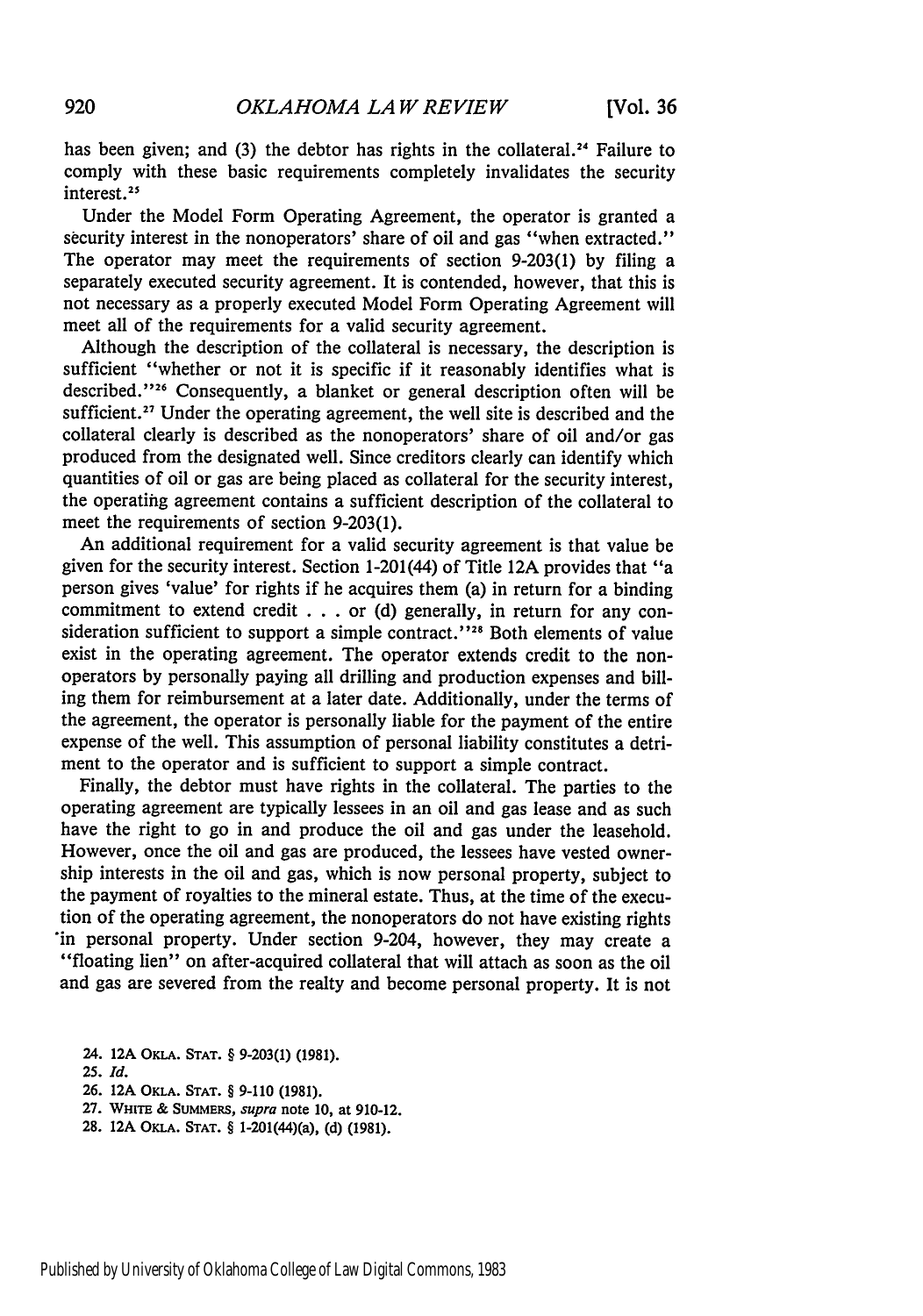"after-acquired collateral" in the sense that the nonoperators do not have existing rights in the oil and gas. However, the nonoperators' rights are "afteracquired" in the sense that as the oil and gas are produced, their interests will be transformed from interests in realty to interests in personal property to which a security interest can attach.

The operating agreement meets the requirements of section 9-203 for the enforceability of a valid security interest. Upon execution of the operating agreement by the nonoperators, the operator's security interest has "attached," and the operator has a presently enforceable interest against any production from the well designated in the operating agreement.

Under the Code, "perfection" or "filing" allows a perfected secured party to gain priority over parties who subsequently obtain security interests in the collateral.<sup>29</sup> Thus, by filing notice of his security interest in the oil and gas when severed, the operator gains priority over other subsequent security interests. To gain priority, the operator must file a financing statement. Although specific financing statement forms exist, it is contended that the Model Form Operating Agreement may be used for this purpose.

Under section 9-402, a filed financing statement is sufficient if it: (1) gives the names of the debtor and the secured party; (2) is signed by the debtor; (3) gives an address of the secured party; (4) gives a mailing address of the debtor: and (5) contains a statement indicating the types or describing the  $\frac{1}{2}$  items of collateral.<sup>30</sup>

The Model Form Operating Agreement lists the names of the nonoperators, is executed by them, and contains a description of the collateral; that is, it describes the collateral as the oil and gas "when severed" from the contract area covered by the operating agreement. It would be a small matter to add the addresses of the operator and the nonoperators and consequently meet all of the usual requirements for a financing statement.

The Model Form Operating Agreement grants a security interest in oil and gas. A financing statement covering oil and gas is subject to additional requirements under section 9-402(5): "A financing statement covering . **. .** minerals or the like (including oil and gas) **...** must show that it covers this type of collateral, must recite that it has to be filed in the real estate records, and the financing statement must contain a description of the real estate .... "3' The Model Form Operating Agreement customarily contains a full legal description of the land covered by the agreement and provides notice of a security interest in oil and gas produced from that land. However, the operating agreement does not provide that it is to be filed in the real estate records. Again, such a provision may be added by the operator. Once such a recitation is added, the operating agreement qualifies as a valid financing statement.

**29. 12A OKLA. STAT.** § **9-312(5) (1981). 30. 12A OKLA. STAT.** § **9-402 (1981). 31.** *Id.*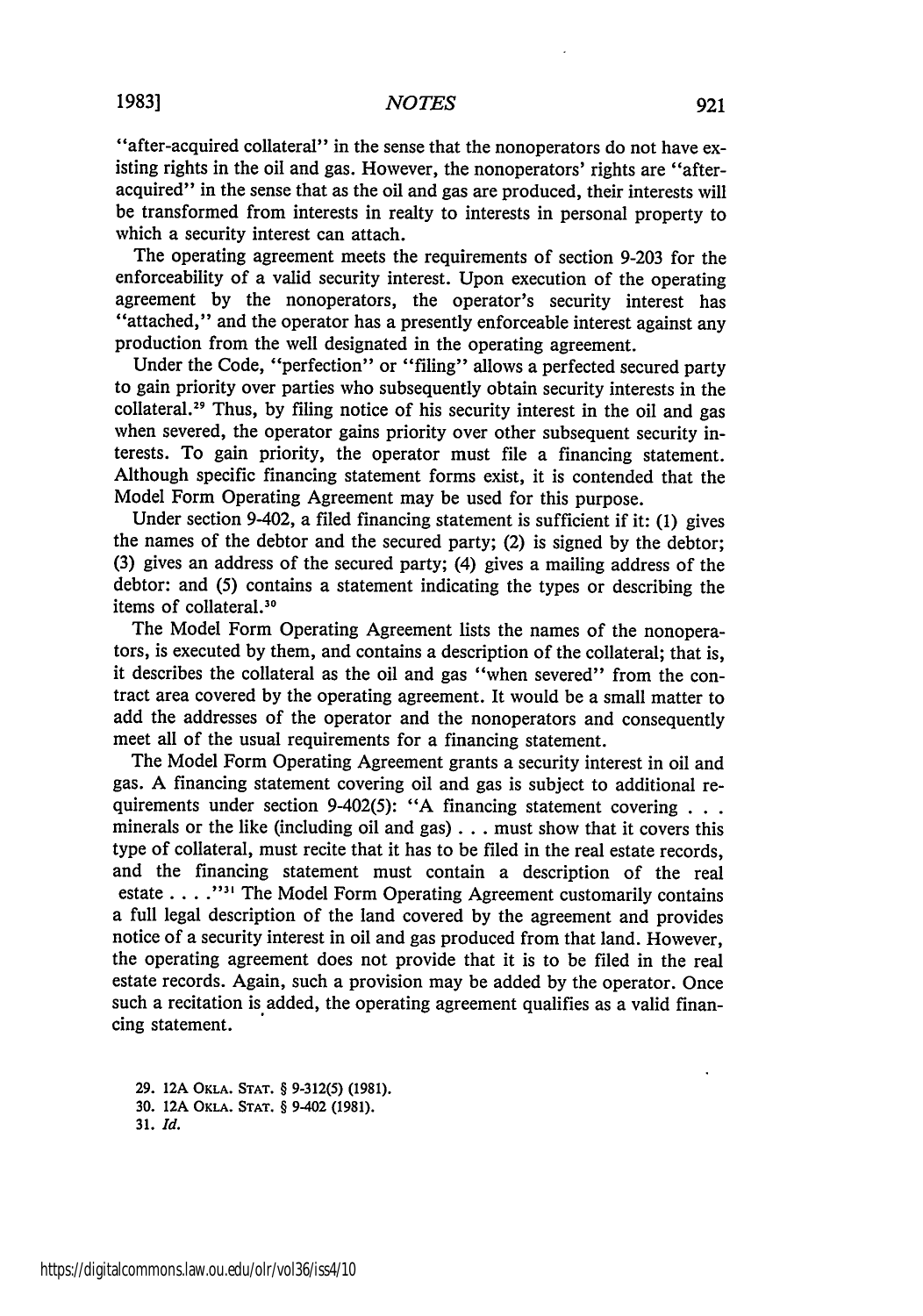#### *The* Oil and Gas Well Lien Statute

Once a timely perfection has been made, the operator's article 9 security interest in the nonoperators' share of severed oil and gas can be an effective device to ensure reimbursement to the operator. However, this remedy is only useful if there is actual production to which the security interest may attach. Drilling operations frequently result in dry holes with no production to satisfy the operator's claims against a defaulting nonoperator. The operator must then look to other available assets of the nonoperator.

Normally a dry hole will greatly reduce the value of a leasehold interest. Yet, often an unproductive oil and gas well is the result of engineering and technical difficulties rather than the absence or presence of oil or gas. As a result, the nonoperator's leasehold interest in the unsuccessful program may still have considerable speculative value. The operator may wish to resort to any remedies available to him in order to reach that leasehold interest.

It was noted previously that the Model Form Operating Agreement grants the operator a lien on the nonoperators' "oil and gas rights in the Contract Area."<sup>32</sup> Even though the Code does not apply, the operator may have another lien that it can use to reach the nonoperators' leasehold interest. The Oklahoma legislature has provided that liens are created by contract or by operation of law.<sup>33</sup> The operator may thus argue that in addition to a contractual lien, it qualifies for the statutory lien granted in the oil and gas well lien statute, section 144 of Title 42.<sup>34</sup>

Section 144 states that "any person, corporation, or co-partnership who shall, under contract, express or implied, . . . perform labor or services . . . used in the digging, drilling, torpedoing, completing, operating, or repairing of any oil or gas well . . . shall have a lien upon the whole of such leasehold . . . . <sup>"35</sup> The statute also gives this lien priority over all other liens that arise subsequent to the date of the first performance of the labor or services in connection with the operation of an oil and gas well.<sup>36</sup>

To assert a lien under section 144, there must first be a contract to furnish labor or services.<sup>37</sup> The requirement that there be a contract between the parties is easily met. The Model Form Operating Agreement is an express agreement between the parties that provides a contractual framework for the joint development of oil and gas properties. Whether the operator renders "services" within the meaning of section 144 is a more difficult question to answer.

The definition of "services" under section 144 has never been addressed explicitly by the Oklahoma Supreme Court. The statute includes services arising from a written contract for the services of a geologist or petroleum engineer. This indicates that acts other than manual labor on the well site will

**<sup>32.</sup>** See *supra* text accompanying note **6.**

**<sup>33.</sup> 42** OKLA. **STAT.** § **6 (1981).**

<sup>34.</sup> 42 OKLA. **STAT.** § 144 (1981).

**<sup>35.</sup>** *Id.*

**<sup>36.</sup>** *Id.*

<sup>37.</sup> Pace v. National Bank of Commerce, 190 Okla. 503, 125 P.2d **178** (1942).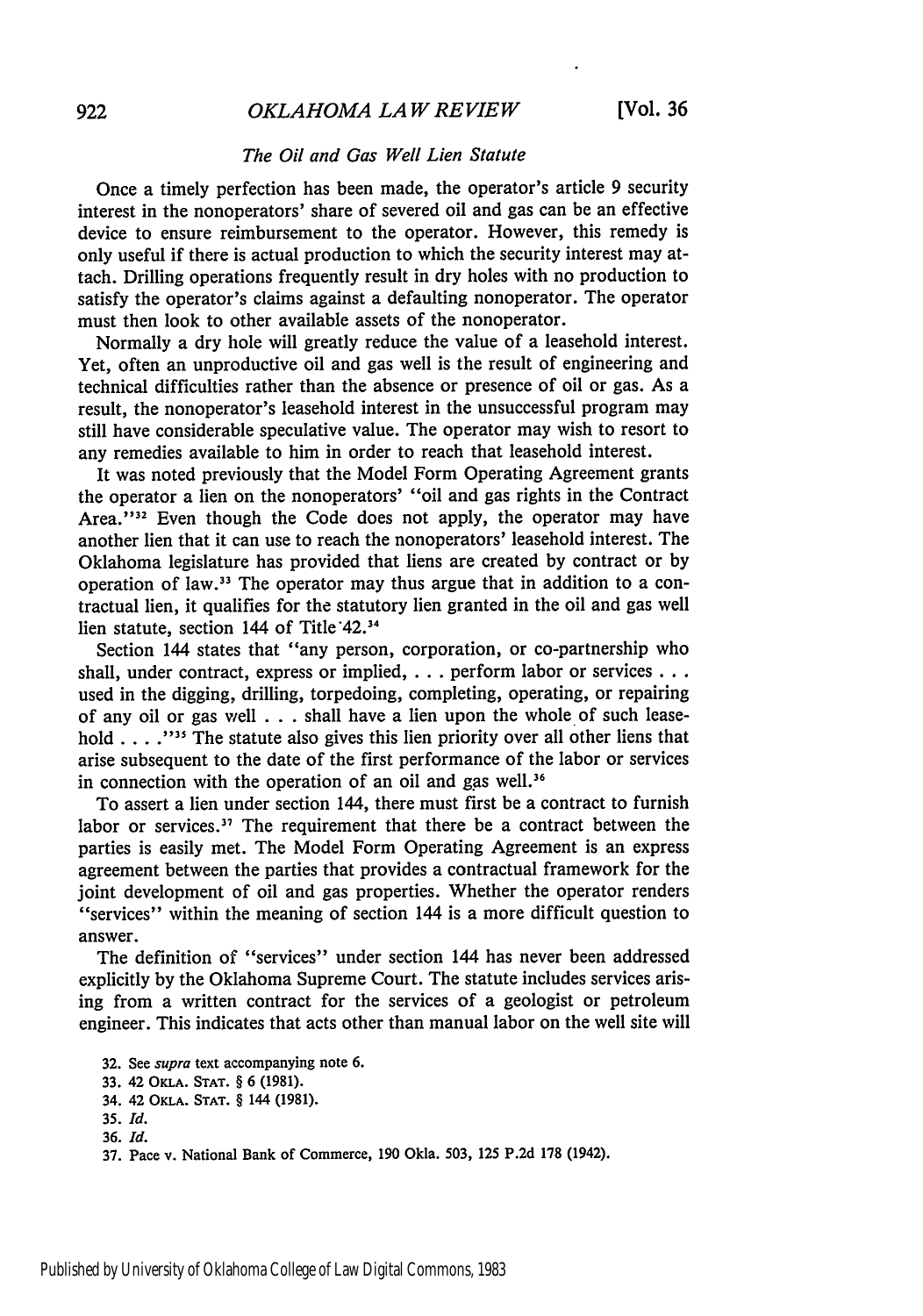qualify for the oil and gas well lien. Similarly, the operator has extensive managerial powers over the development of the nonoperators' leaseholds. For example, the operator contracts with suppliers and is responsible for promptly discharging all debts incurred even if the operator has not received reimbursement from the nonoperators. The operator is under an obligation to conduct the operations in a "good and workmanlike manner," to make reasonable tests of all formations, to draft and prepare pooling designations, and to conduct any necessary hearings before governmental agencies to secure pooling and spacing orders.

These managerial functions, as well as the assumption of primary liability, place a heavy burden on the operator. They also directly serve to facilitate the development of the nonoperators' leasehold interests. It is difficult to see a distinction between the quality of benefits resulting from the services of a geologist or petroleum engineer and the vital managerial and administrative functions of the operator under the Model Form Operating Agreement.

In *Diffenbach v. H. H. Mahler Co.*,<sup>38</sup> the Supreme Court of Oklahoma indicated that certain managerial functions qualified as "labor" within the mechanic's lien statute. In that case, the H. H. Mahler Company had contracted with the defendant to complete working drawings and specifications for the construction of a building, to order materials, to hire and direct labor, and to organize and direct all branches of work. The court held that the term "labor" is not confined to physical or manual labor and that the mechanic's lien statute was broad enough to encompass the action on the contract.<sup>39</sup> The holding of *Diffenbach* provides persuasive authority for the proposition that the services performed in the operation of an oil and gas well are within the "labor and services" provision of section 144 of Title 42.

An additional requirement under section 144 is that the services must be performed "in connection with" the development of an oil and gas well. This implies a reasonable connection between the services performed and the benefits accruing to the oil and gas leasehold. Many of the services provided **by** the operator are performed away from the well site. Again, the addition of the word "services" and the provision granting a lien for the services of a geologist or petroleum engineer-which are also frequently performed some distance from the actual well site-indicate the legislature's intent not to limit the protection of section 144 solely to laborers working directly on the well and equipment companies that provide machinery used on the well location. The services provided by the operator are essential to the smooth and economical development of oil and gas property jointly owned by numerous parties.

If the operator contracts with third parties to drill an oil and gas well for the common benefit of itself and the nonoperators, and the operator remains unreimbursed for the expenses it has incurred, then the operator has extended credit to the nonoperator for the payment of labor and materials that went directly toward the improvement of the nonoperators' interests.

**<sup>38.</sup>** 167 Okla. 518, 30 P.2d 907 (1934).

**<sup>39.</sup>** *Id.* at 519, 30 P.2d at 908.